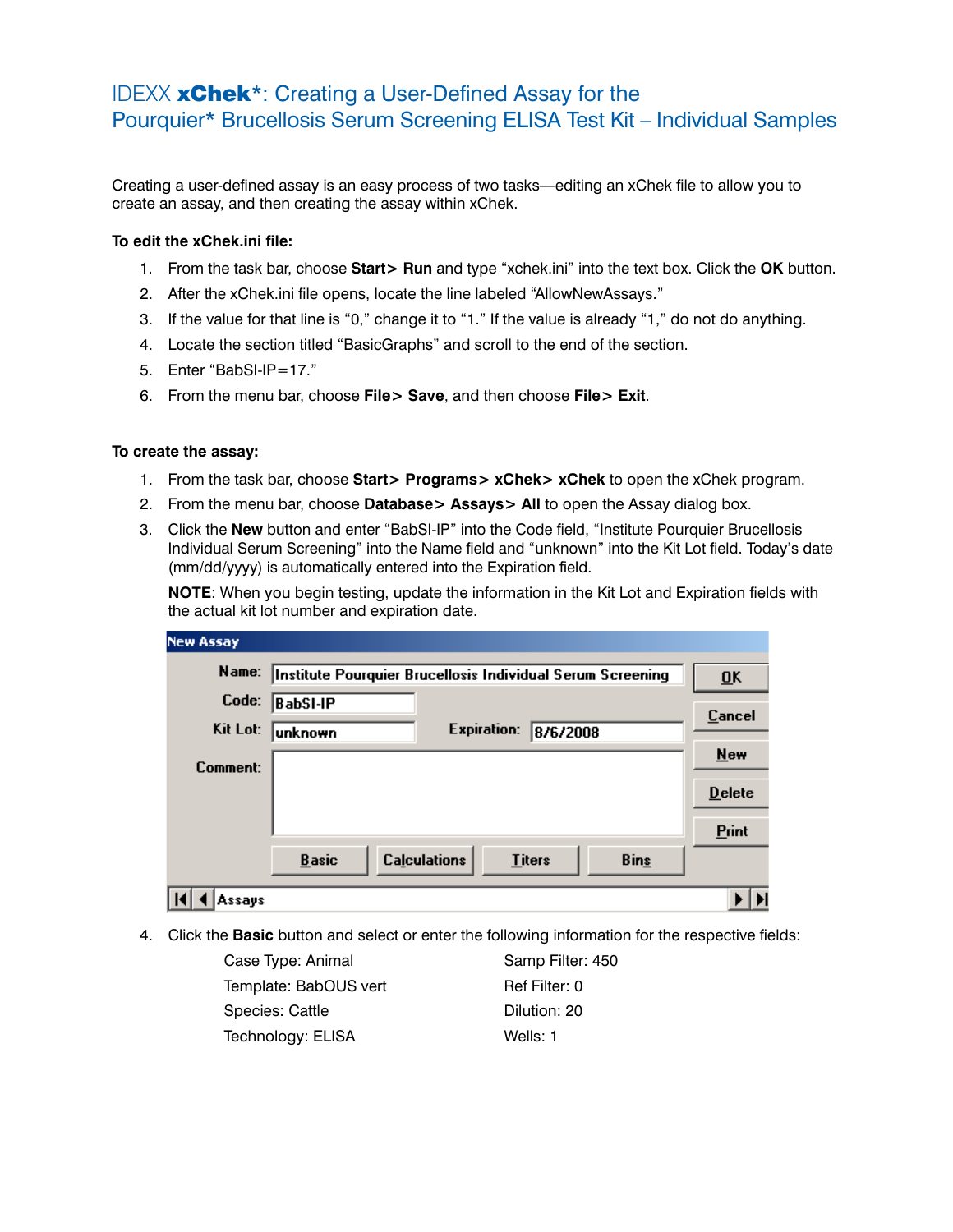| <b>New Assay</b>  |                    |                          |                         |     |                           |
|-------------------|--------------------|--------------------------|-------------------------|-----|---------------------------|
| Case Type: Animal |                    |                          | Samp Filter:            | 450 |                           |
| Template:         | <b>BAbOUS Vert</b> | $\overline{\phantom{a}}$ | Ref Filter: $\boxed{0}$ |     | $\overline{\mathbf{0}}$ K |
| Species: Cattle   |                    |                          | <b>Dilution:</b>        | 20  | <u>Cancel</u>             |
| Technology:       | <b>ELISA</b>       |                          | Wells: $\sqrt{1}$       |     |                           |

- 5. Click **OK** to save the settings.
- 6. Click the **Calculations** button and select or enter the following information: Formulas:

"S" Part of Ratio: Sample1-Negative

"P" Part of Ratio: Positive-Negative

"N" Part of Ratio: None

Blocking Factor: None

First Calculation:

 Variable: S/P Positive Cutoff: 1.20 Suspect Cutoff: 1.11 Comparison: >= Variable: None Positive Cutoff: 0 Suspect Cutoff: 0 Comparison: None

**NOTE:** xChek is unable to support the S/P % calculation. Instead, xChek will calculate an S/P value. The cutoff values have been updated to match the new calculation and the interpretation will be the same.

Second Calculation:

|  | <b>New Assay</b>                                                        |                    |                               |                           |
|--|-------------------------------------------------------------------------|--------------------|-------------------------------|---------------------------|
|  | Formulas                                                                |                    |                               |                           |
|  | "S" Part of Ratio:                                                      | Sample1 - Negative |                               | $\overline{\mathbf{0}}$ K |
|  | "P" Part of Ratio:<br>Positive - Negative<br>"N" Part of Ratio:<br>None |                    |                               | Cancel                    |
|  |                                                                         |                    |                               | Reset                     |
|  | <b>Blocking Factor:</b>                                                 | None               |                               |                           |
|  | <b>First Calculation</b>                                                |                    | <b>Second Calculation</b>     |                           |
|  | Variable:                                                               | S/P                | Variable:                     | None                      |
|  | <b>Positive Cutoff:</b><br>1.20                                         |                    | <b>Positive Cutoff:</b><br>l۵ |                           |
|  | <b>Suspect Cutoff:</b><br>1.11                                          |                    | <b>Suspect Cutoff:</b><br>ln. |                           |
|  | Comparison:<br>$>=$                                                     |                    | <b>Comparison:</b>            | None                      |
|  |                                                                         |                    |                               |                           |

7. Click **OK** to save these settings and then click **OK** again to save the assay to the database. You can now test for antibodies against B. abortus using the xChek Assay Management System.

**NOTE:** xChek does not evaluate controls or results for validity when you use a user-defined assay. You must evaluate the results from each assay in accordance with good laboratory practices. To evaluate your assay validity, please refer to the Validation Criteria section in the insert provided with this test kit.